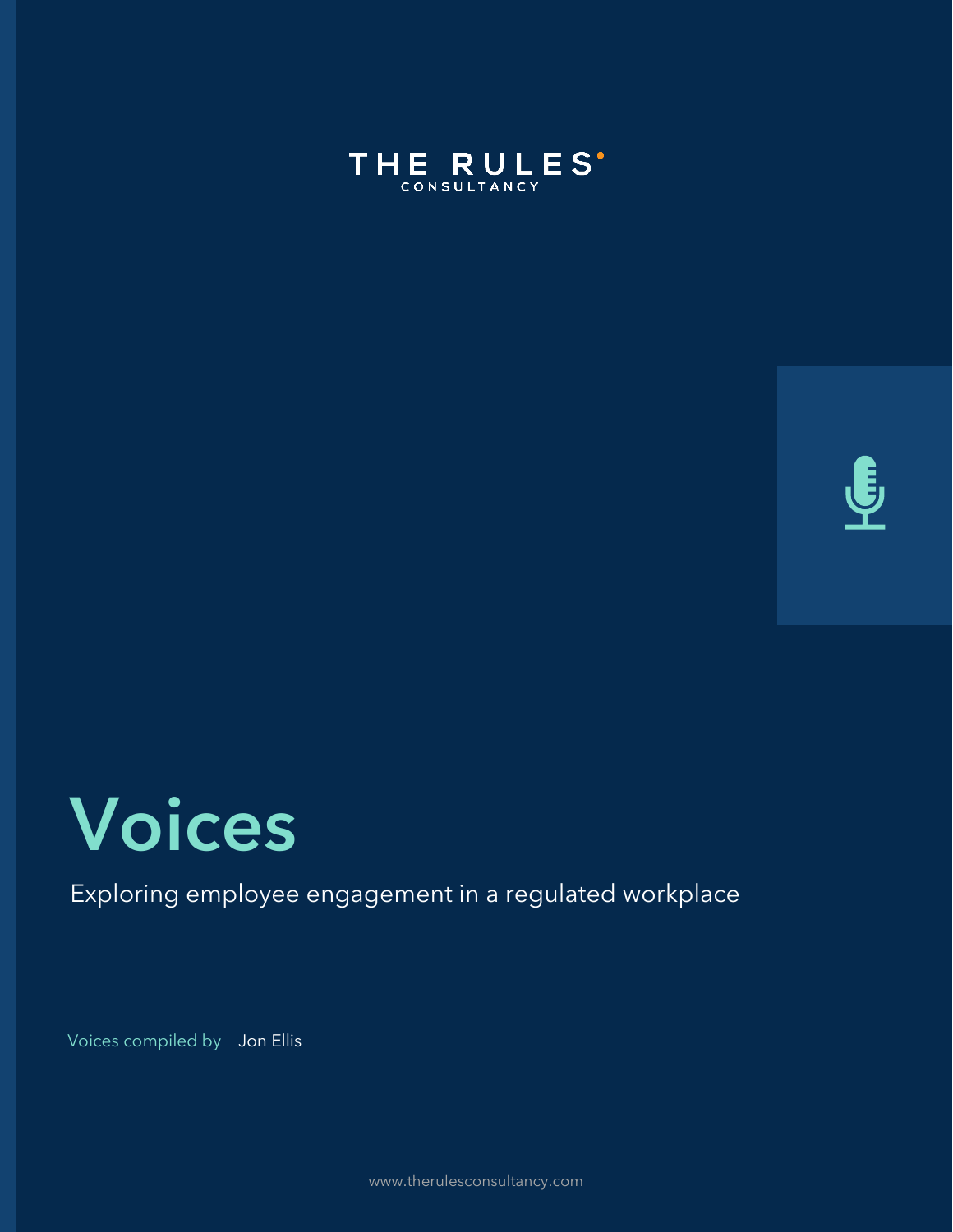### FORWARD

**Employee engagement is not a new concern, the benefits of an engaged workforce are clear for both the organisation and for employees. Productivity and creativity on the one hand, involving and purposeful work on the other.** 

What also seems clear is that creating and sustaining engagement is a significant challenge. Whilst the theory may be well understood, the implementation is a little more slippery. Most of us like to be engrossed in our work and to feel we are contributing and yet we still create businesses that undermine these natural motivations.

The Senior Managers and Certification Regime and the FCA's focus on healthy cultures have brought employee engagement into sharp focus within financial services. The idea that a set of rules can be the catalyst for industry wide culture change is an interesting one. The truth is probably found through understanding how this sort of regulation affects day to day employee engagement. Do people find it helpful? Motivating? Deadening?

Modern organisations could not operate without information technology, most of us spend most of our time working through a screen. The pervasive nature of IT is not often reflected upon when analysing corporate culture and employee engagement, probably because culture is seen as the result of human activity. But does IT, in fact, play an important role in building a healthy, engaged culture?



*"Accept the fact that we have to treat almost anybody as a volunteer." – Peter Drucker*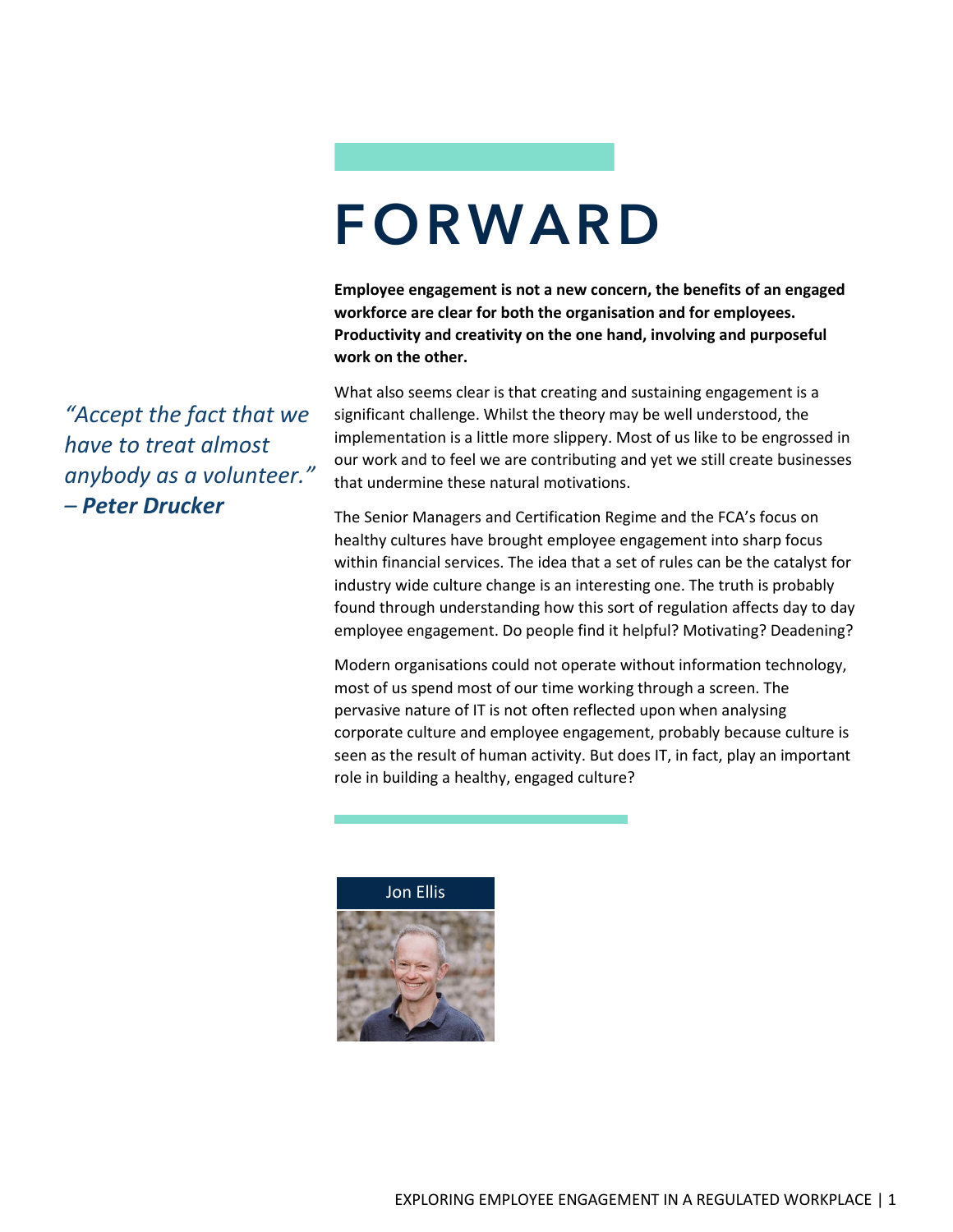# THE VOICES

**I set out to explore these topics and it was my fortune to be helped by six experienced, knowledgeable and articulate interviewees who were more than generous with their time. Their combined careers cover (amongst many other things):** 

Front line SMCR implementation from the very start of the regulation; building innovative technology that engages employees and releases knowledge; culture change best practice from both the FCA and firm perspective; strategic HR leadership across international financial services firms; transforming culture and performance within pharmaceuticals, energy (and other sectors); training and development of leaders across the financial services industry.

So, a huge thank you to **Ruari, Olivia, Adrian, Stephen, Mike and Andrew**.

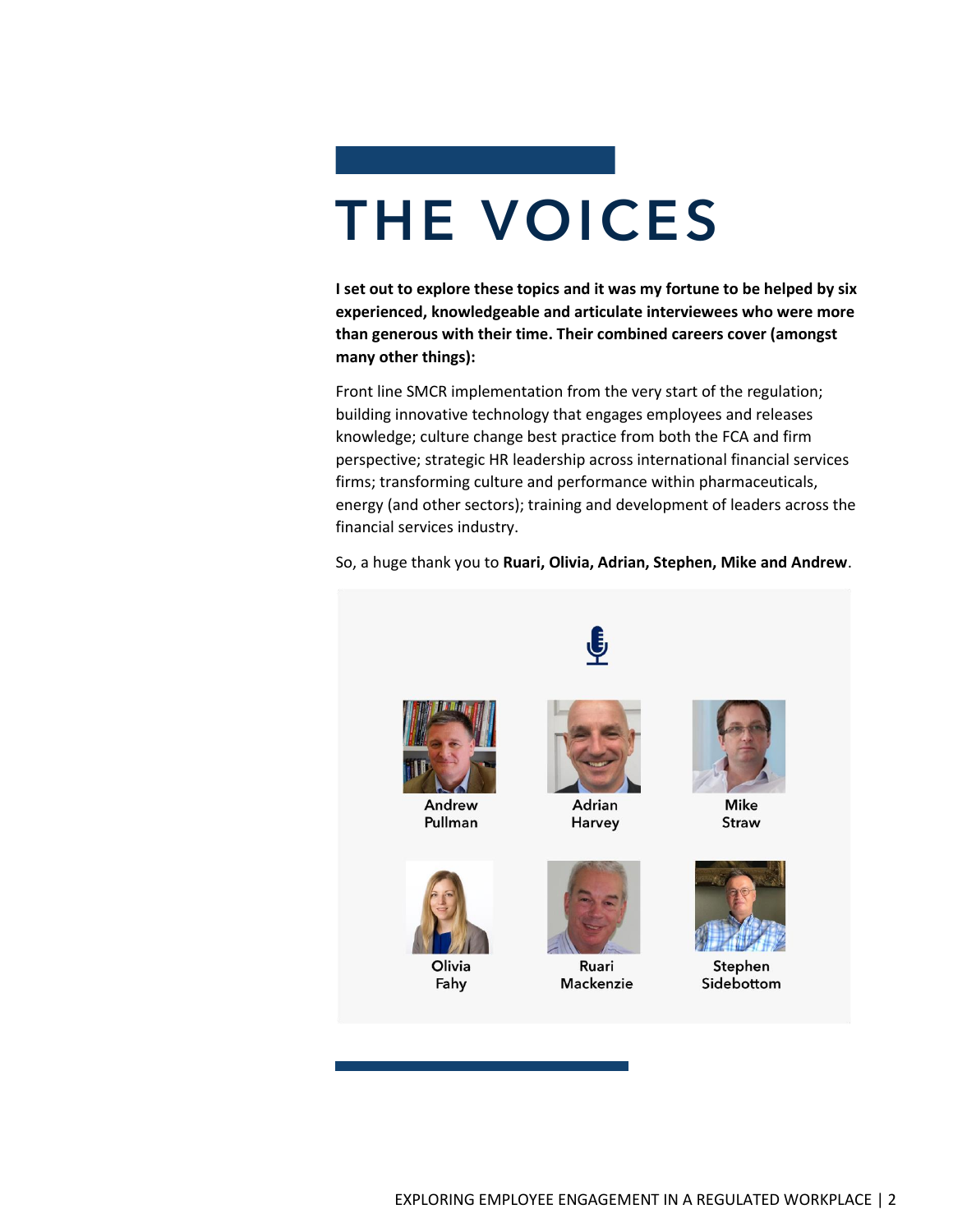#### THE PROFILE OF AN ENGAGED E M P L O Y E E

**I wanted to explore the idea of employee engagement but I was concerned that my interviewees might flinch at the term, possibly seeing it as somewhat vague and meaningless. I needn't have worried, there was a consistent view that engaged employees are central to an organisation's success and that there is a common definition.** 

Adrian was clear: "There is a definition of engagement and that definition is discretionary effort." Did that mean employees working over lunch, staying late and possibly burning out? It turns out that discretionary effort is more of a mindset than a simple measure of hours worked. It is a mindset that might lead a customer service agent to listen to the nuance in a customer's voice leading them to ask an extra question, showing real curiosity about a customer and exploring that curiosity. This is in stark contrast to a disengaged agent who would coldly follow a process.

Ruari also subscribed to this view but expressed it in a slightly different way: "An engaged employee will think wider and apply themselves in a wider way in order to get the right outcome." This seems to indicate that engaged employees do not see themselves as a fixed cog in an unknowable machine but rather as individuals contributing to a shared purpose.

Mike brought another angle to this: "An engaged employee is someone who feels that they can bring all of themselves to work". He went on to say that, in his experience, a person's natural state is to be engaged and that organisations may inadvertently disengage employees through bureaucratic processes and overdone governance.

This made sense to me and tied back into Adrian's example of a customer service agent – if an organisation provides an environment where that agent is valued and respected as an individual, warts and all, then it seems likely that the agent will treat customers in a similar way.

The truth is, of course, that engagement is not as simple as that. My ability or willingness to be engaged will fluctuate – it is inevitable that things will happen inside or outside work that will distract, worry or upset me. But in an organisation with a deep culture of engagement this natural, human reality is acknowledged. The result is that my boss will treat me like an individual and will see that I am distracted or upset and will ask that extra question. She may then decide to cover for me, applying the discretionary effort that comes naturally to an engaged employee.

There is, of course, another powerful force at play here. Andrew tells me about his experience of working with clients over the last year. "The whole

*"An engaged employee is someone who feels that they can bring all of themselves to work."* 

*"The whole world of work has been thrown up into the air..."*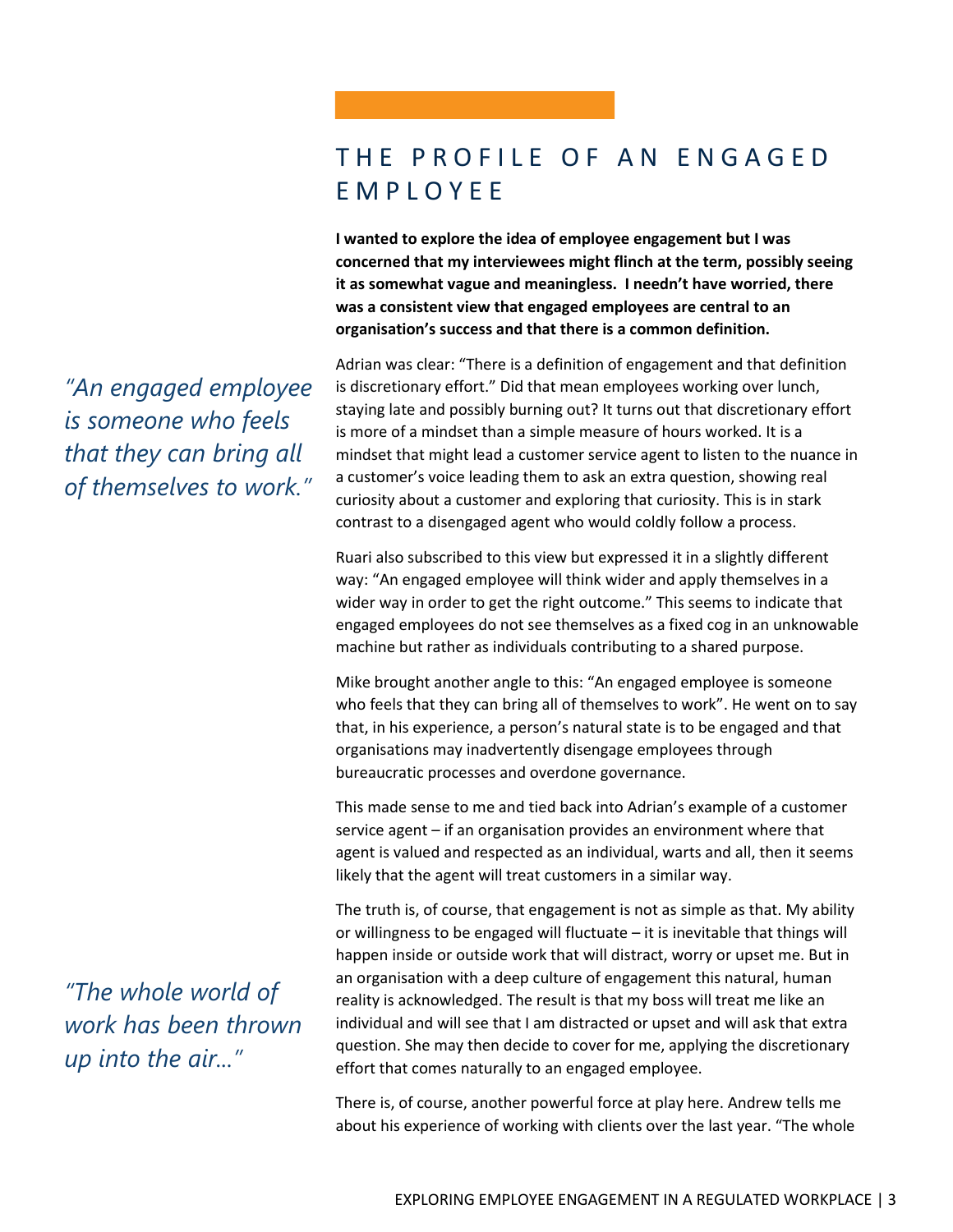world of work has been thrown up into the air, all bets are off because we are experimenting at the moment."

He gives me the example of a CEO he worked with who wanted everybody to return to work in the office only to be faced with several high profile resignations. Andrew's view is that broad employee engagement is most likely to be sustained by a hybrid model of working that also recognises that people learn and grow by being around other people.

*"People will obviously talk about work to friends and family..."* 

It seems clear that organisations that understand these forces and create and sustain strong employee engagement are in possession of an incredibly valuable asset. Customers are delighted, there is fertile ground for innovation and operational risk is reduced.

As Ruari pointed out, an engaged employee will be an ambassador for the business both inside and outside the workplace: "People will obviously talk about their work to friends and family and what they espouse about their employer tends to stick in your mind".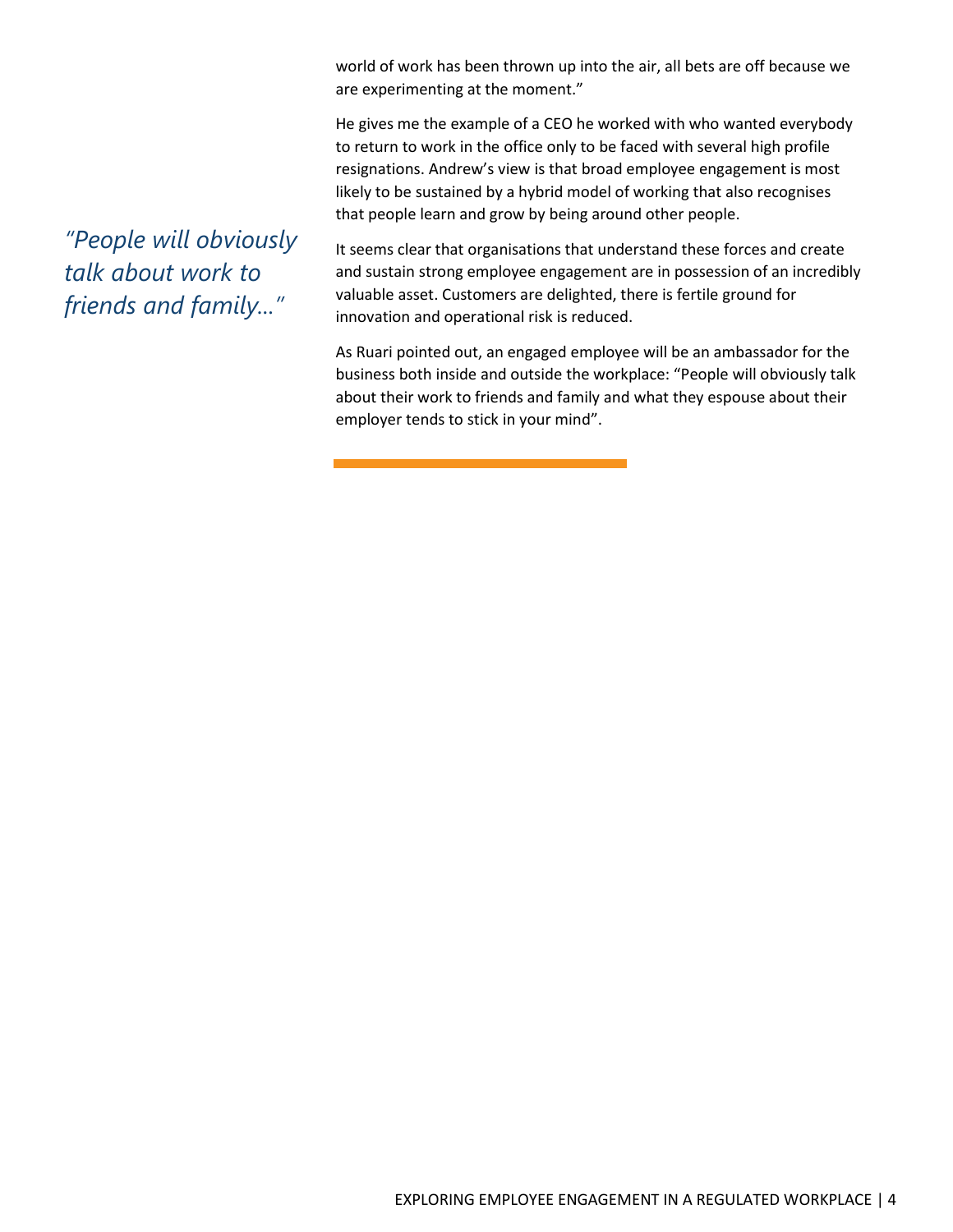#### THE FORCES OF ENGAGEMENT

**If an engaged employee is such a valuable asset and the natural human state is to be engaged why do organisations still struggle? A consistent theme across interviewees was the direct link between a "healthy culture" and employee engagement.** 

This is certainly something that has been caught in the spotlight of the regulator. During her time at the FCA, Olivia was involved in developing and leading their transforming culture initiative, this focused on identifying the key elements of a healthy culture to try and nudge firms in the right direction.

*"The idea that you can have a positive culture in a firm where the leadership don't care is preposterous."* 

Olivia told me: "There are some critical components that do seem to make a difference when it comes to healthy cultures and the two that really come through strongly are that healthy cultures are purposeful and they are safe".

It seems the focus on purpose has been relatively recent, five years ago the FCA saw firm culture more as a function of remuneration, governance and leadership or "tone from the top". These elements still matter but purpose is now seen as a heavyweight factor. Olivia believes that this change has a lot to do with broad cultural developments outside the workplace. "When you ask grad populations why they picked one job over another it is now less about financial factors and much more about working for a business that has a purpose greater than the bottom line".

Adrian also makes the strong link between culture and employee engagement and went on to underline the vital role that leadership plays in creating a positive culture. "The idea that you can have a positive culture in a firm where the leadership don't care is preposterous". If you want a motivated and engaged workforce then the leadership team must make this a priority and it must be reflected in their behaviour and their decision making.

As a real world example, he added: "If you lead a large business and decide to start to charge employees for tea and coffee on the basis that it saves you £250,000 a year, don't be surprised if the level of discretionary effort withdrawn by those same employees is worth hundreds of millions of pounds."

Stephen was clear about the need to focus on behaviour first. "The way that you change culture is to change behaviour and that, in itself, then changes thinking. You then have a combination of how people act and how people think and that starts to change culture. You can't teach people to think differently and then their behaviour changes nearly as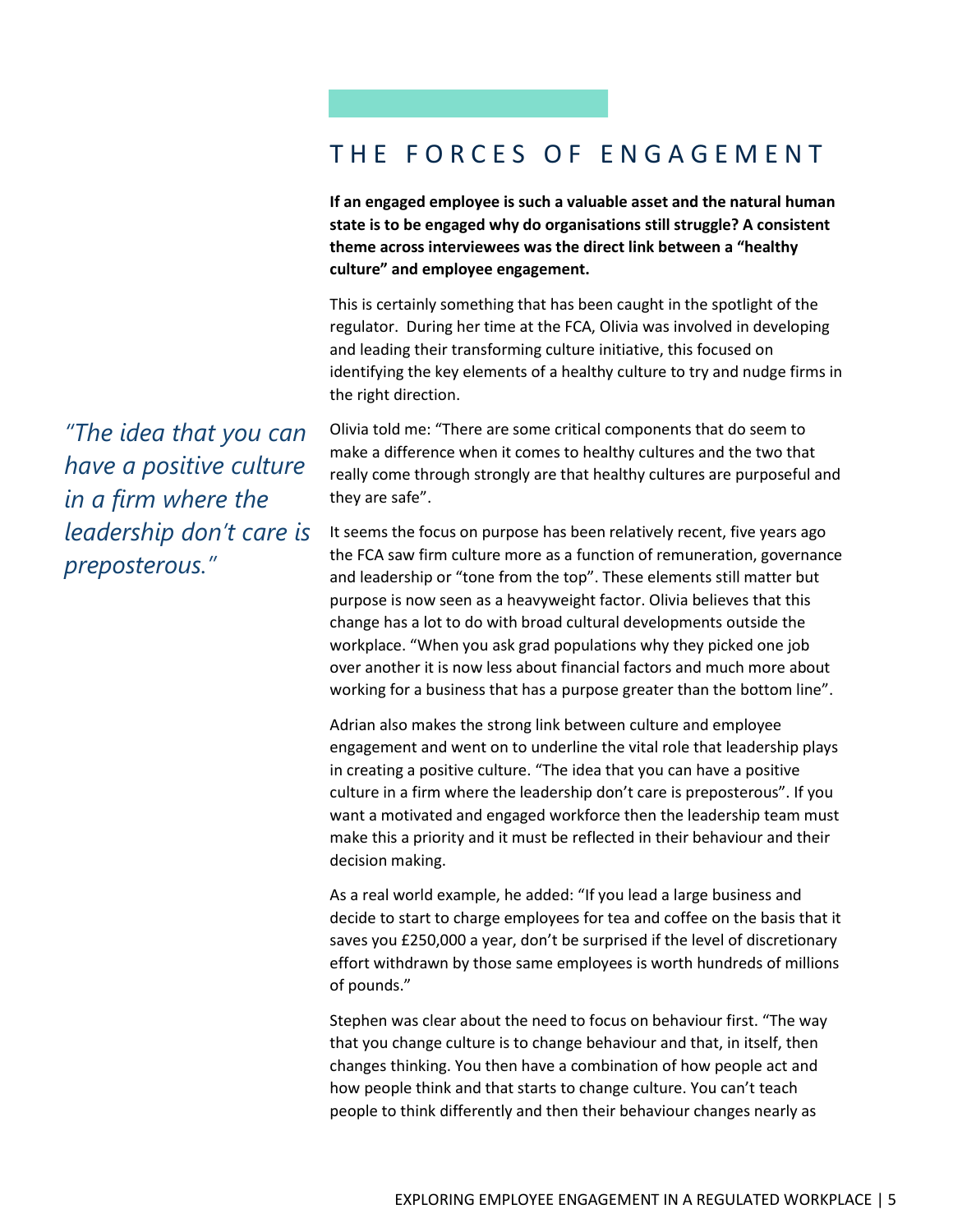easily as you can teach them to change behaviour and then their thinking changes."

Debt management seems an unlikely sector to worry about organisational culture. "When somebody first spoke to me about Lowell and mentioned that they might have a job that I'd be interested in, I said I've never heard of them, what do they do?" Ruari then discovered that they were debt collectors. "I imagined men in dark suits coming to your front door to take your television away".

His first contact with the firm changed that view. The interview process felt like it was wrapped around Rauri's needs as much as Lowell's. They treated him as an individual, they were honest and straightforward and responded quickly to his requests for additional meetings and information. Ruari felt respected and valued even before joining the business.

Unsurprisingly, he joined and has since discovered that this culture of respect for the individual and genuine interest in their needs extends throughout the firm and, importantly, into the way that they build relationships with customers who are often facing real difficulty.

It seems that the role of the leaders is central to building an engaged workforce but it is also becoming clear that engagement can never be a top-down directive. You can't force employees to be engaged, leaders cannot make their workforce adopt this sort of mindset. Rather, leaders need to be consistent in their behaviour and their communication so that employees have the environment to decide to be engaged.

As Adrian put it: "Like a gardener, you can plant seeds in the mud but if the mud doesn't have all the nutrients in it, the seeds won't grow. Your job as a leader is to create that lovely environment where your employees can flourish".

Andrew's time at Sandurst Military Academy taught him about the importance of leadership. "When leaders change, the culture changes." He added that a leader's most important task is to create a culture of trust, trust in the leaders themselves, but also trust in each other. "You need to make trust the foundation of your team so that people want to deliver to support the team as a whole."

I was interested to understand whether recognition and reward might have an important role in creating a culture of positive engagement. Everybody agreed that remuneration was way down the list of factors that creates and sustains engagement. As Adrian put it: "It doesn't matter how much you pay me or how much you hit me with a stick, I choose to be engaged".

There is also the risk of undermining engagement with ill-conceived recognition and reward schemes. Mike told me: "One organisation I know of has an employee rating system where every year they have to force rank people with a quota of 15% nominated as high achievers against

*"…you can plant seeds in the mud but if the mud doesn't have all the nutrients, the seeds won't grow."*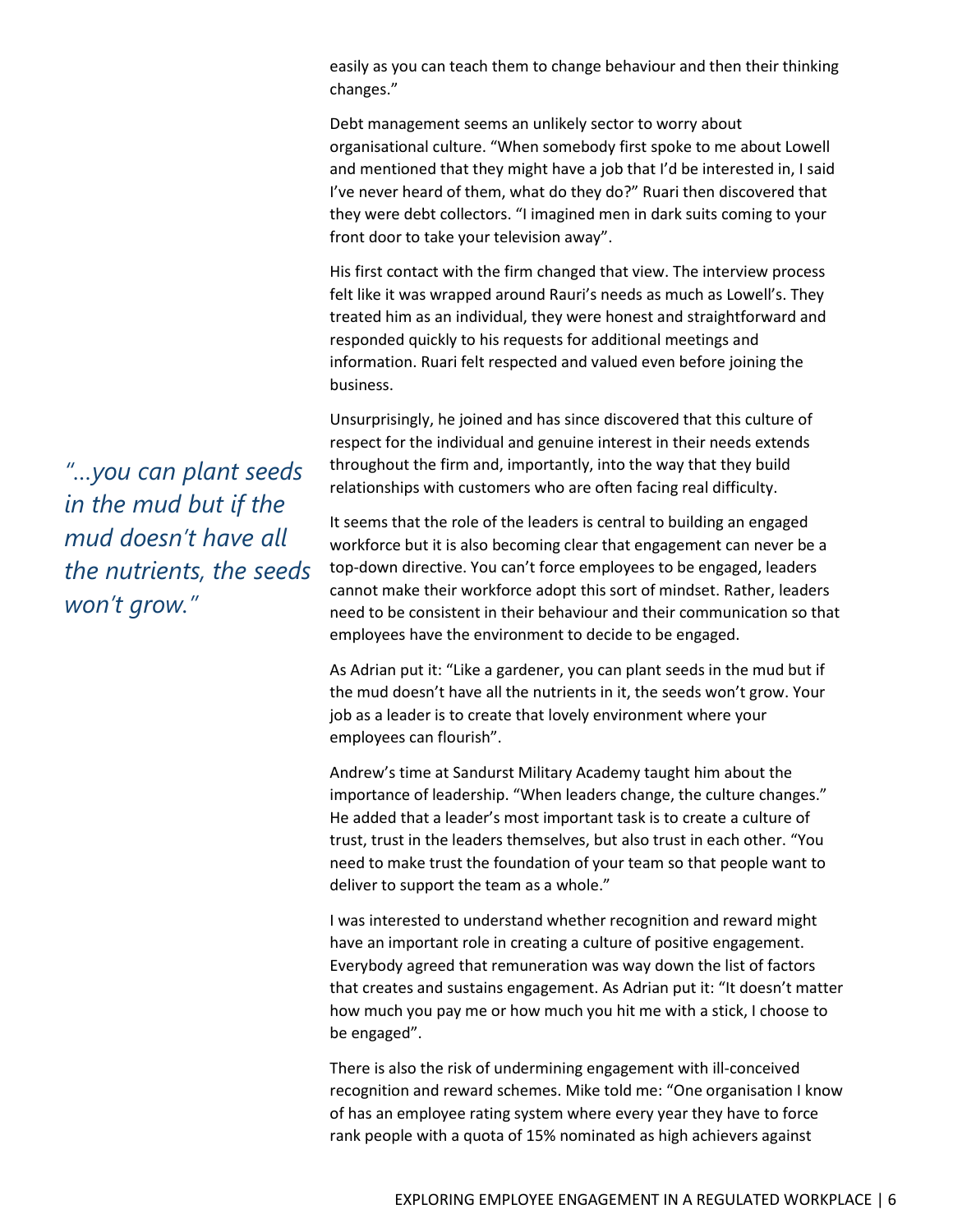#### *"The younger the workforce, the more that they demand that they have a say..."*

some measures dreamt up by senior management. They do this and then spend the rest of the year trying to re-engage the remaining 85%".

Olivia was not alone in mentioning the idea of safety as a building block for engagement, this was a recurrent theme. Everyone felt that employees need to feel that they can contribute, that their opinions are valued and that they will be treated with respect.

Olivia also made the point that psychological safety is not the same thing as whistleblowing. Safety creates an environment where mutual respect is woven into every workplace interaction, people feel free to express their thoughts and opinions in the knowledge that they will be listened to and respected. Whistleblowing is more specific, it provides a safe channel for people to raise the alarm where otherwise they might see it as too much of a personal risk.

Finally, it seems that there might also be a generational dimension to culture and engagement. Olivia mentioned that graduates now attach more importance to working in an environment that has purpose beyond the bottom line. Mike gave me a slightly different angle on generational differences: "The younger the workforce, the more that they demand that they have a say and the more that they feel that they have knowledge".

Andrew has been involved in graduate recruitment for many years and has also noticed a marked change. "The younger generation coming into work are much more inquisitive, job interviews are proper two way conversations". He has run breakfast meetings for Heads of HR who have talked about graduates accepting jobs and then turning them down a month before starting – this is something that rarely happened in the past.

Every new generation feels that they break the mould but it seems to me that there is now a fundamental change in mindset based on the removal of barriers to information and knowledge. You can Google anything and develop a well informed point of view on any subject. This presents a huge opportunity to businesses who create cultures that nurture and release this information gathering potential, and a substantial threat to those still clinging to a command and control model where seniority is the trump card.

If there is one common theme that seems to emerge from these discussions it is that engagement is the result of treating and respecting employees as individuals and allowing them to bring all of themselves into work. It is a leader's responsibility to create the environment that engenders this mindset and those leaders can only achieve this through their actions and behaviour - simply saying the right words is not enough.

*"…engagement is the result of treating and respecting employees as individuals..."*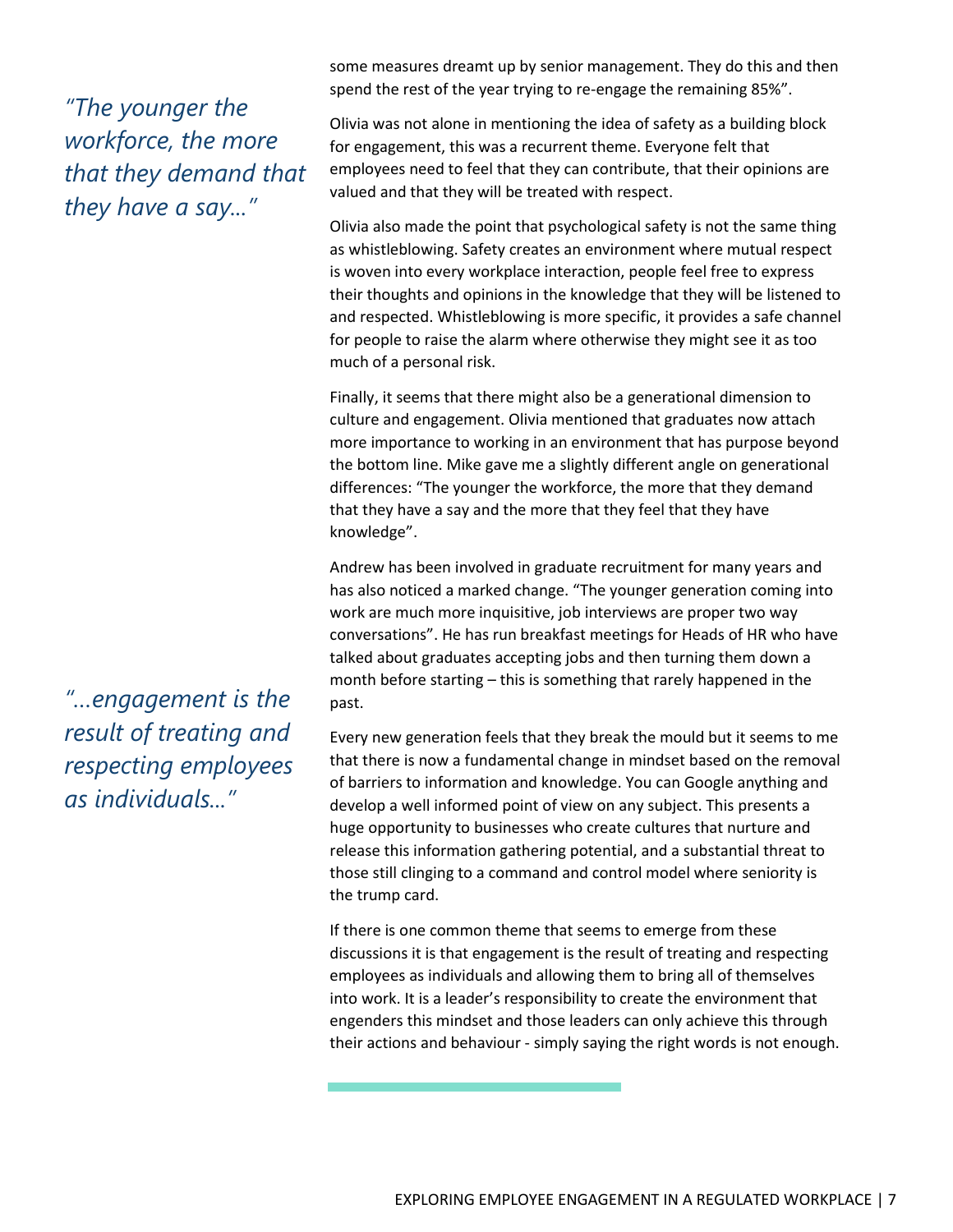#### R E G U L A T I O N A N D E N G A G E M E N T

**In his various roles Stephen has had first hand experience of how financial services firms have implemented the Senior Managers and Certification Regime. He is in no doubt that regulation of this nature was needed as a response to the series of actions within the sector that led to the financial crisis of 2008.** 

"I think that it (SMCR) has made and will continue to make a difference to how financial services businesses are run and the attention that they give to issues that were otherwise not front and centre of their short term commercial objectives".

Stephen is clear that he sees little mismatch between the objectives of SMCR around healthy cultures and the commercial aims of a firm over a long term time horizon. Rather, it is the pressures of short term commercial objectives that can take people's eyes off the ball.

I do wonder, though, whether wave after wave of regulation might have a demotivating effect on employees who have to work by these rules. Adrian draws this back to leadership "If your employees are saying that they've seen all these rules before and what is the point then that is called disengagement. The failure is on behalf of the leadership of that organisation, they have failed to help all of those employees to understand why those rules are in place, why they are so important and how they impact the employee and the customer".

The picture that emerges is that the issues are less to do with the nature or detail of any regulation but rather the way that business interpret and then implement that regulation. With regard to SMCR, Stephen's experience is that "A lot of organisations have done what organisations do – they have produced bureaucratic responses to regulation". The problem with this approach is that it removes agency, it disempowers an employee and leads to over engineered processes and a tick box mentality.

Mike provides me with an example of this sort of response in action. He has a client in the energy sector who had to move 6000 call centre employees to work from home because of the pandemic. The organisation did a phenomenal job of making this happen but were still very concerned about the impact this change might have on customer service.

To their surprise, performance improved across all metrics – time to answer reduced, a substantial increase in the number of customer issues dealt with on first contact, customer satisfaction improved.

*"…it is the pressures of short term objectives that can take people's eye off the ball."*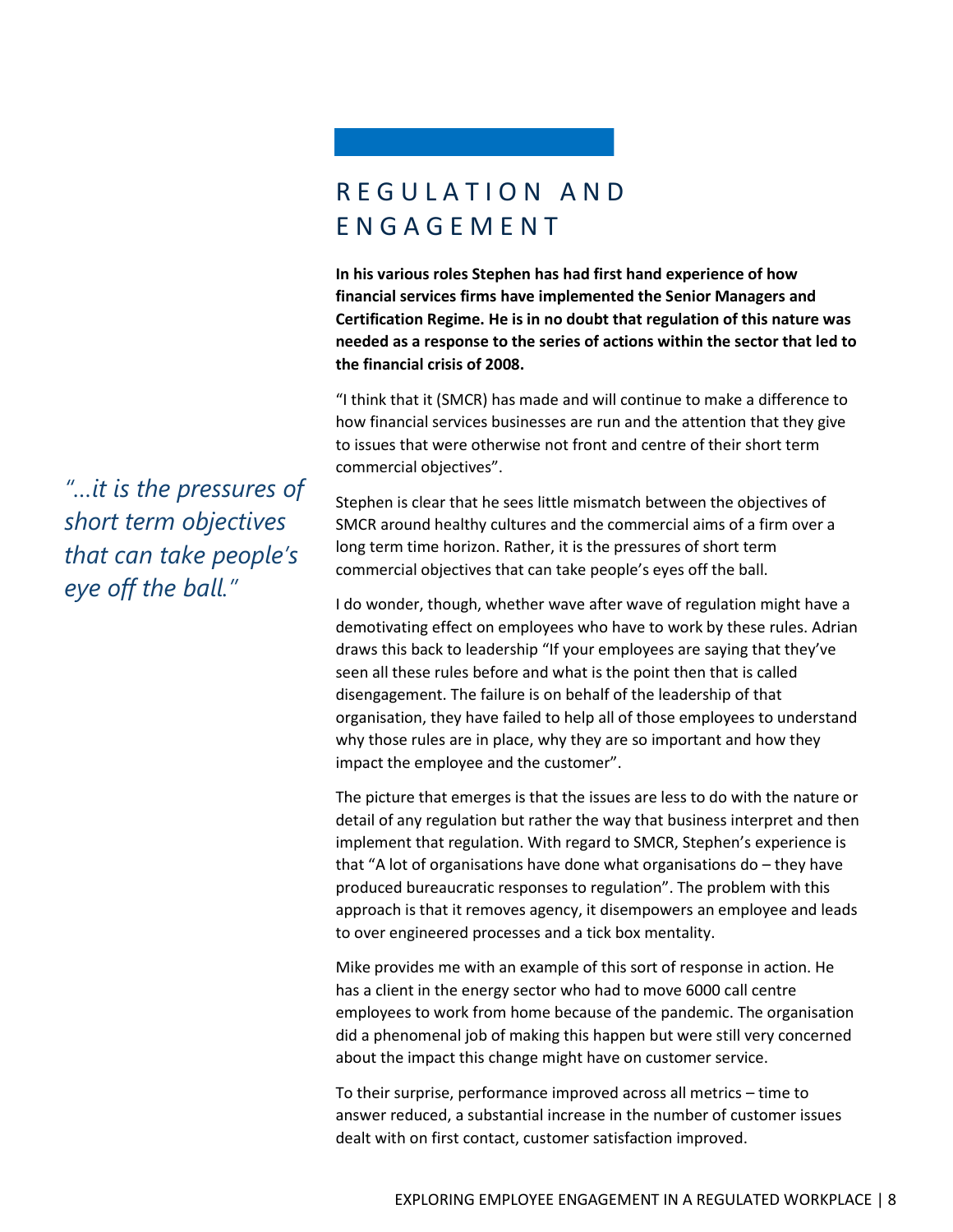Their analysis put much of this down to an enforced change in the style of supervision and management. Previously, employees were closely monitored in the call centre environment to ensure that they took every customer through every question on a compliance checklist given to them by their supervisors.

That degree of monitoring and control was no longer viable with employees working from home so employees learnt to use their common sense. They might handle a call with an older person differently, they exercised their judgement and did not rigidly use the long list of compliance generated questions. Mike adds that, "Interestingly, when the business actually reviewed the fine print of the regulation it never said that you need to read out all of these paragraphs to every customer, it just got translated in that way".

Andrew reflects on similar bureaucratic challenges he encountered when he was involved in setting up the Business Growth Fund in 2011, working alongside the high street banks and PwC. His remit was to put in place all HR policies and procedures from a standing start. The project was led by one of the banks so Andrew thought that adopting their policies might be a good place to start. He was somewhat taken aback by the 780 pages of detailed policies and procedures he was given.

He acknowledges that an organisation the size of a high street bank is extraordinarily complex but adds: "I'm not sure who actually reads these policies, apart from the people who have written them." His approach was to put together a usable staff handbook. "I wanted people to engage with it so we focused on the "why" as well as the "what"."

Fitness and propriety assessments are an important part of SMCR – these tests are applied to senior managers and anybody working in a role where they could cause significant harm. The scope of these assessments can include areas such as criminal records checks, financial probity, competencies and personal characteristics.

The value of these fit and proper assessments is not in doubt for my interviewees, the problem is, again, the tendency to use a sledgehammer to crack a nut. Ruari speaks from experience when he says: "It does not seem sensible that a firm would make a woman returning from maternity leave go through the same detailed fitness and propriety assessment as a new starter. I mean, what do they think she's been doing, robbing a bank with a baby in her arms?"

This begs the question of why some firms might have a default position of defensive box ticking in response to regulation. My sense is that fear plays a large role and that this is where a firm's perception of the regulator becomes a significant motivator.

Olivia has worked for the FCA and understands the problem from both sides. "I have heard that if you were to print out all the regulations that affect financial services firms the pile of paper would be over 6 foot tall". She adds that a large institution is likely to have many dealings with the

*"…what do they think she's been doing, robbing a bank with a baby in her arms?"*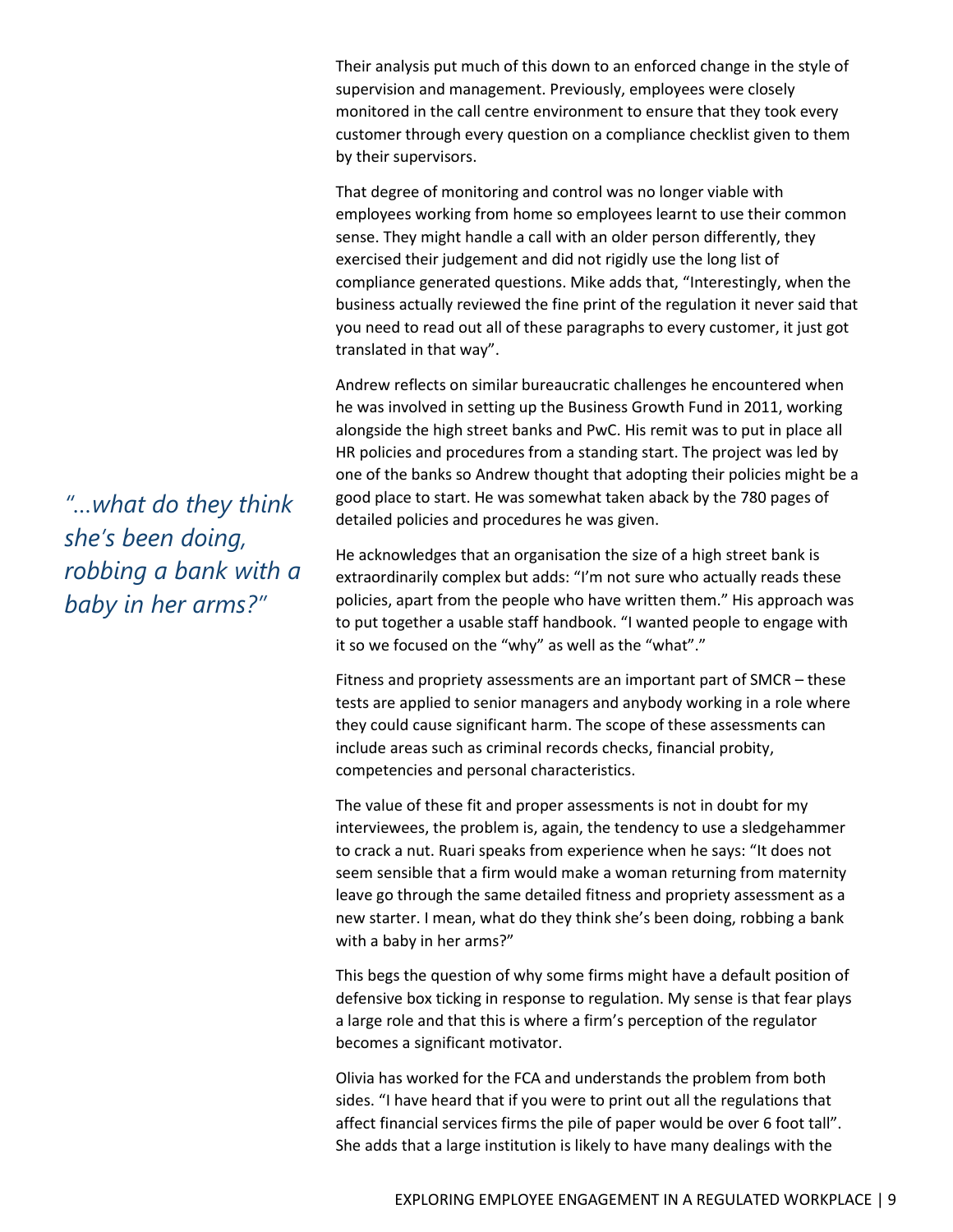regulator and have a level of familiarity that helps to dispel some of this fear.

A small or medium sized firm faced with this complexity and limited contact with the regulator will probably be more uncertain and fearful. The message around building healthy cultures may feel like a "nice to have" compared with hard reality of ticking the regulatory boxes that keep the firm safe. And, of course, a smaller firm is also unlikely to have the specialist resources to pursue a major culture change programme.

These are significant challenges but does this mean that all hope is lost, that a fearful response to regulation is always more likely than a hopeful one? Adrian thinks that this characterisation misses the point and he is both pragmatic and optimistic. He draws a comparison with the construction industry "If you walk past a building site now and look closely you will notice certain things, every employee will be wearing a hardhat, a high viz jacket, gloves, googles, all the appropriate protective equipment. 30 years ago that was not the case".

He is clear about what drove this change in safety practices in UK construction "Who's the boss? Right, if anybody else dies on your site you are going to prison". The spotlight was aimed at individual accountability and leadership – the same overriding objectives as SMCR.

I was interested to understand how this might play out in practice, as a leader in the construction industry needing to shift their organisation towards this culture of employee safety. Adrian is clear that the leadership team need to decide that this is their number one priority and act on it. He gives me an example of a heavy engineering business who have built a culture of employee safety at the heart of their business. "The first item on the agenda of any meeting, anywhere in the world is safety. It doesn't matter if they are having a conversation about sales and marketing, the first agenda item is still safety".

Ruari has seen this approach in financial services, an approach that weaves the regulation into the processes and working practices that shape everybody's jobs. Done well, this leads to what Ruari calls unconscious compliance – people are working to the rules without realising it. "The regulator is concerned about detriment to the customer so your staff training and your processes all need to ensure that the journey you take a customer down does not present any risk of detriment to that customer. You need to empower your employees to do their work in the right way so that it becomes second nature."

Training is an essential part of creating this culture of unconscious compliance, but it needs to be done in the right way. Andrew is clear that this sort of training cannot be abstract and generic, instead it needs to be placed in the context of people's everyday work. "We all have fairly short attention spans and we are driven by the what's in it for me. The right approach is to create scenarios that reflect a range of work situations that make the training feel realistic and important".

*"Who's the boss? Right, anybody else dies on your site you are going to prison."*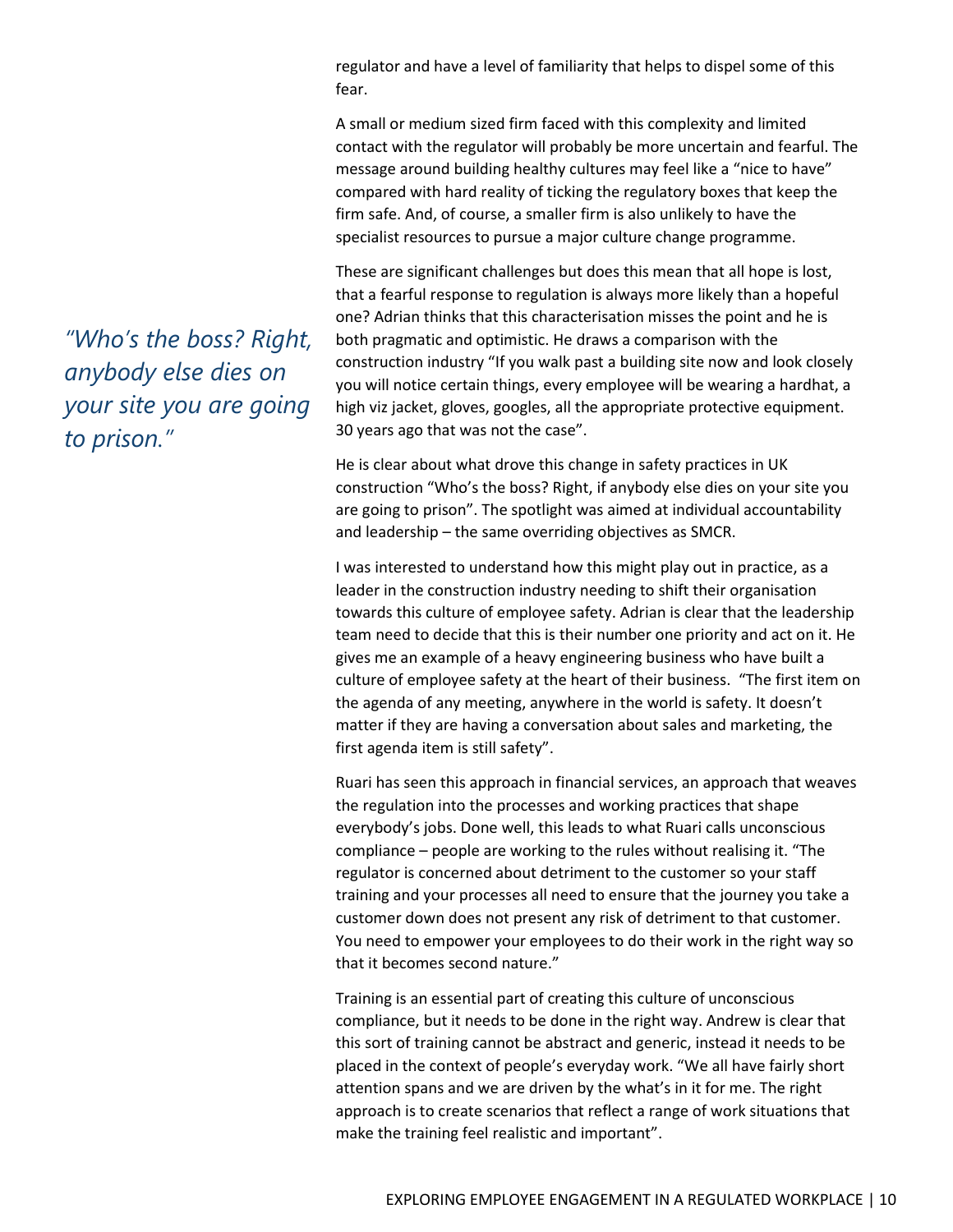*"…regulation in the workplace should feel more like a trampoline than a strait jacket."* 

As I pull together all this knowledge and experience, the best analogy that I can come up with is that regulation in the workplace should feel more like a trampoline than a strait jacket. As an employee, you know that the regulation is there for a reason and you don't feel that it constrains you, rather that it brings logical, natural limits and delivers a clarity that releases and empowers you.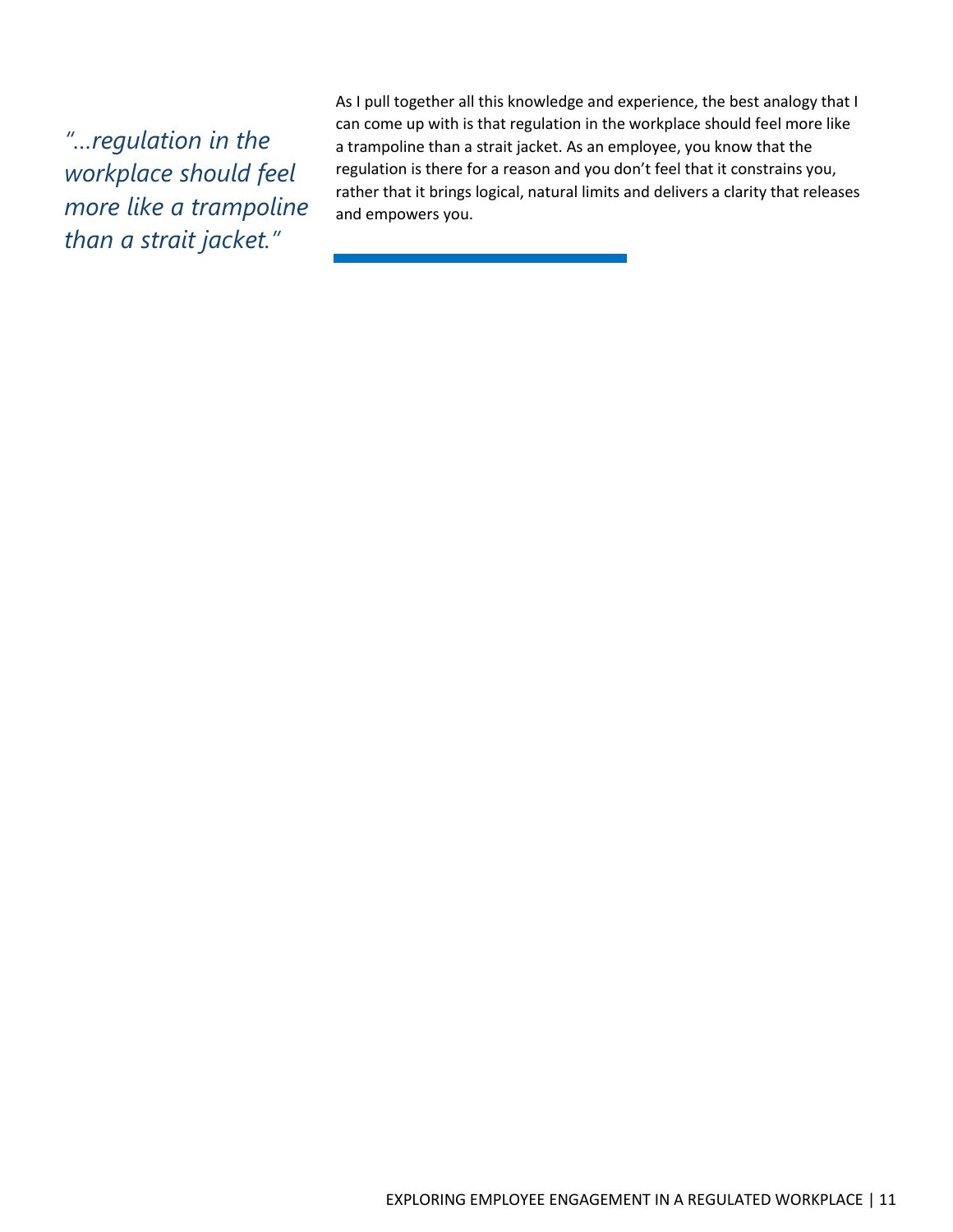#### TECHNOLOGY, CULTURE AND E N G A G E M E N T

**The reason I wanted to explore information technology as a part of the engagement puzzle is that I think that we might underestimate the influence that the IT we use every day has on our workplace culture. After all, increasing numbers of us live our working lives through a screen, a trend that has been accelerated by the pandemic.**

We tend to think of organisational culture as centred on human behaviour, a healthy and engaged culture is the result of a workforce with a shared sense of purpose, mutual respect and openness. But as we now use IT to enable, mediate and replace many of those human interactions, how might these solutions and tools affect a company culture?

The overriding response from my interviewees was pragmatic and positive, they were clear that technology has a critical role to play in creating and sustaining engagement and in delivering unconscious compliance.

Four broad themes emerged from our discussions; these are areas where there was a general feeling that technology can bring real, specific value.



#### Simulation and gamification

*"There is a huge difference between telling someone that they need to behave with integrity and putting them in a real world, highly pressurised situation where they have to apply that behaviour whilst making complex decisions".*

People learn best through practice and practice is most effective when it replicates the complexity of real-life scenarios. The military have known this for a long time, repetitive practice of this nature develops an automatic pilot response that releases people to make difficult decisions in the face of enormous pressure.

Simulation technology can bring increasing value to areas such as conduct rules training where it can quickly serve up scenarios that truly test an individual's practical understanding of a broad behavioural requirement. Gamification can then be the secret sauce that makes those simulations an even more engaging and memorable experience.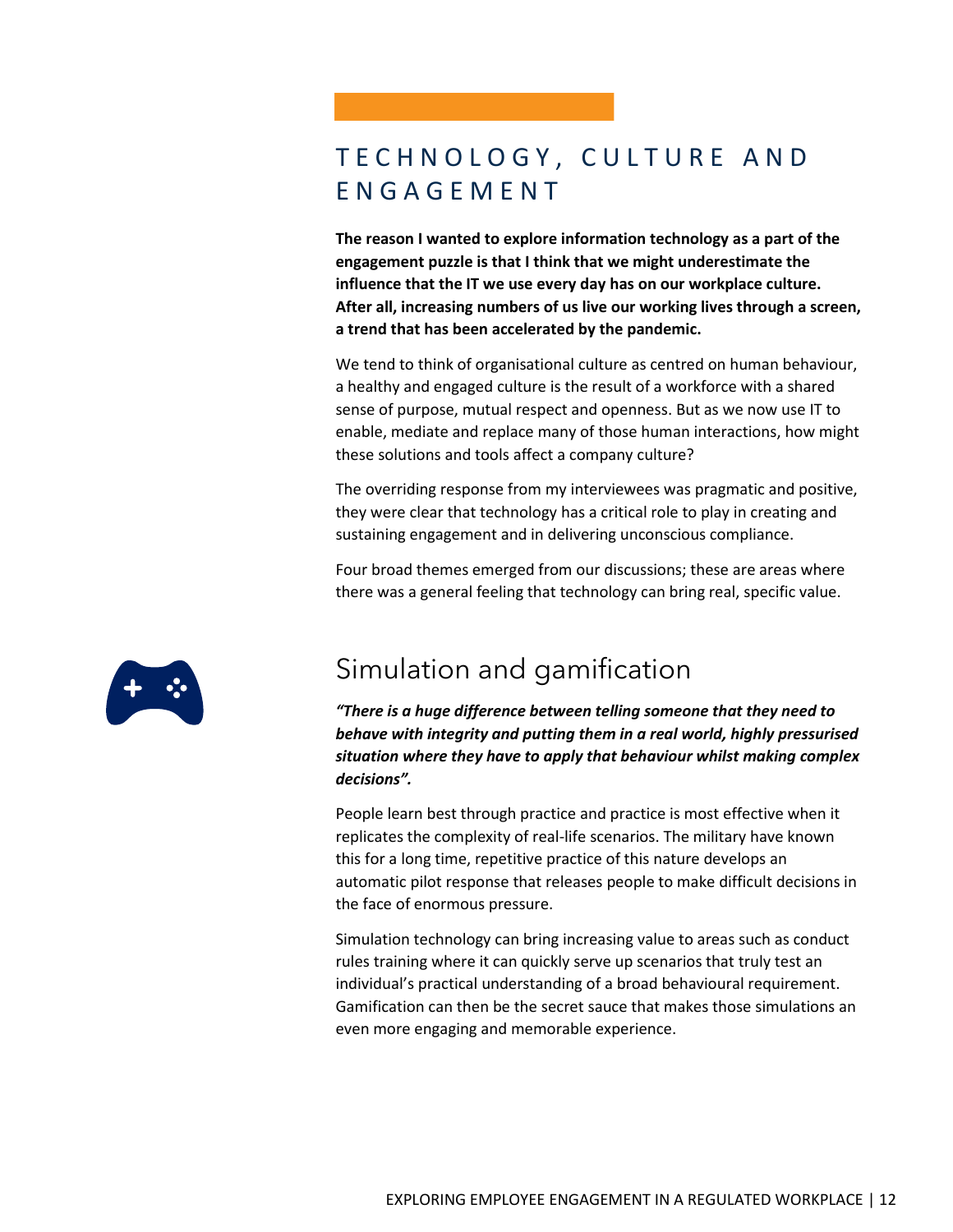

#### Personalisation

*"I would say that this is so fundamental to the employer employee relationship as to be the number one test of a leader. What are you doing in your organisation to recognise, respect and assist every employee as an individual?"*

Outside of work we are used to being treated as a unique individual by our technology. Our experience of the digital world is wrapped around our needs and wants - this level of personalised service is something we now expect.

This is also happening in the workplace – smart employers can see that the right technology can help to engage every employee by treating them as an individual. This means technology that helps firms to understand what every employee is capable of contributing to the business and what every employee needs in order to flourish.

#### Measurement

*"Technology is an accelerator and enabler in gathering and analysing information that can be of use when it comes to putting that whole jigsaw puzzle of culture together".*

Measuring and assessing culture has become a matter of concern for firms. They are aware that the regulator is taking an interest in the whole area of culture and they want to know what they should be measuring and what they should be reporting.

Technology can play an important role in assessing culture by gathering real time data about how people interact and get work done. This can help firms to understand the cultural and behavioural dynamics of their organisation that may otherwise remain hidden behind formal hierarchies and org charts.



### Collaboration

*"If employees are a firm's greatest asset and they know the answers then collaborative technology is a means for them to share that knowledge".*

Good collaborative technology can provide the wiring for a safe, inclusive culture where knowledge flows freely. But in the wrong hands, collaboration tools can also do the opposite – this is no fault of the technology itself but rather the way that it is being used.

Collaborative solutions can deliver enormous benefits but they are also a fairly malleable type of technology that will reflect and amplify the cultural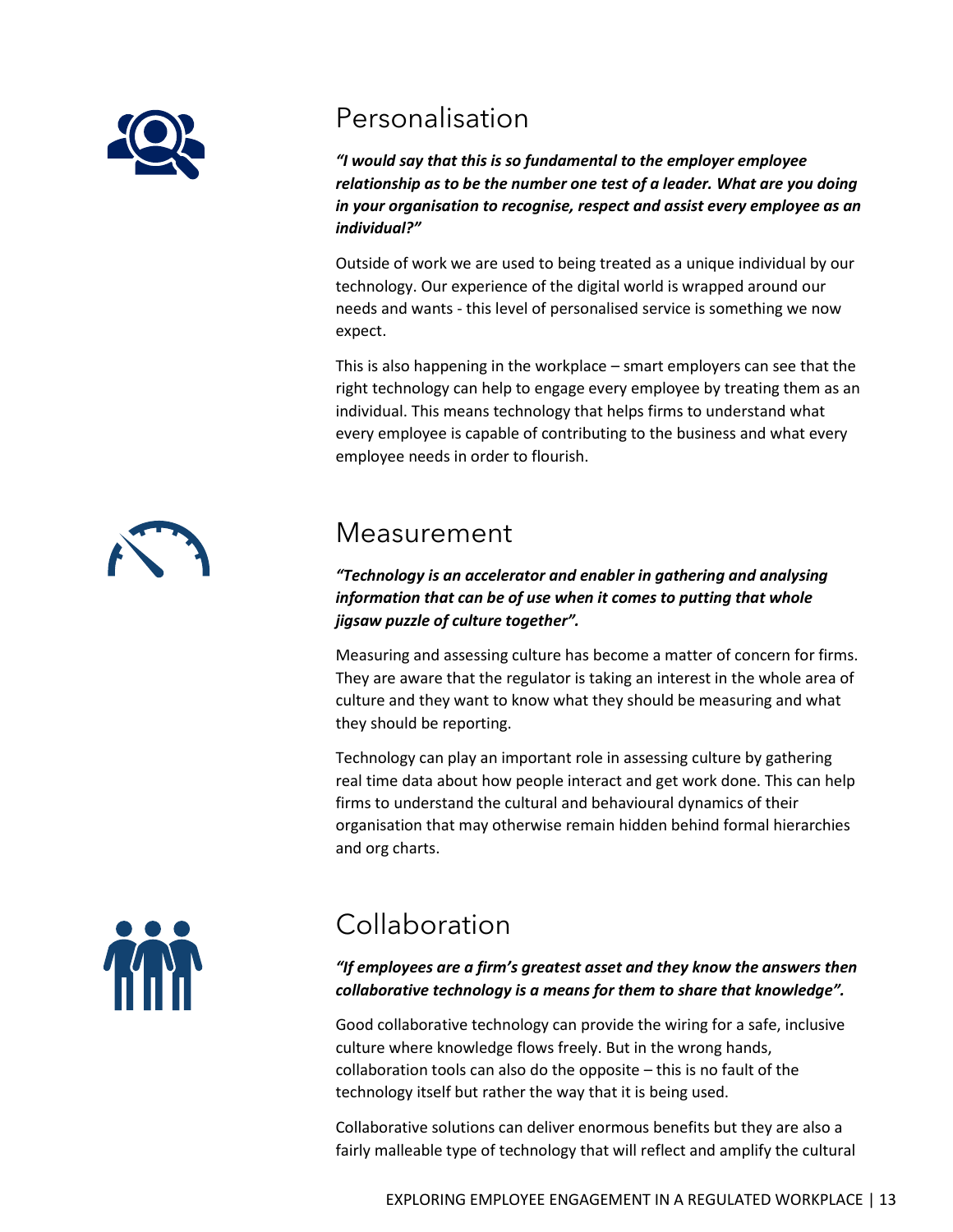norms of an organisation. The message here is that if you want a safe, inclusive and healthy culture, don't expect collaborative technology to do the work for you.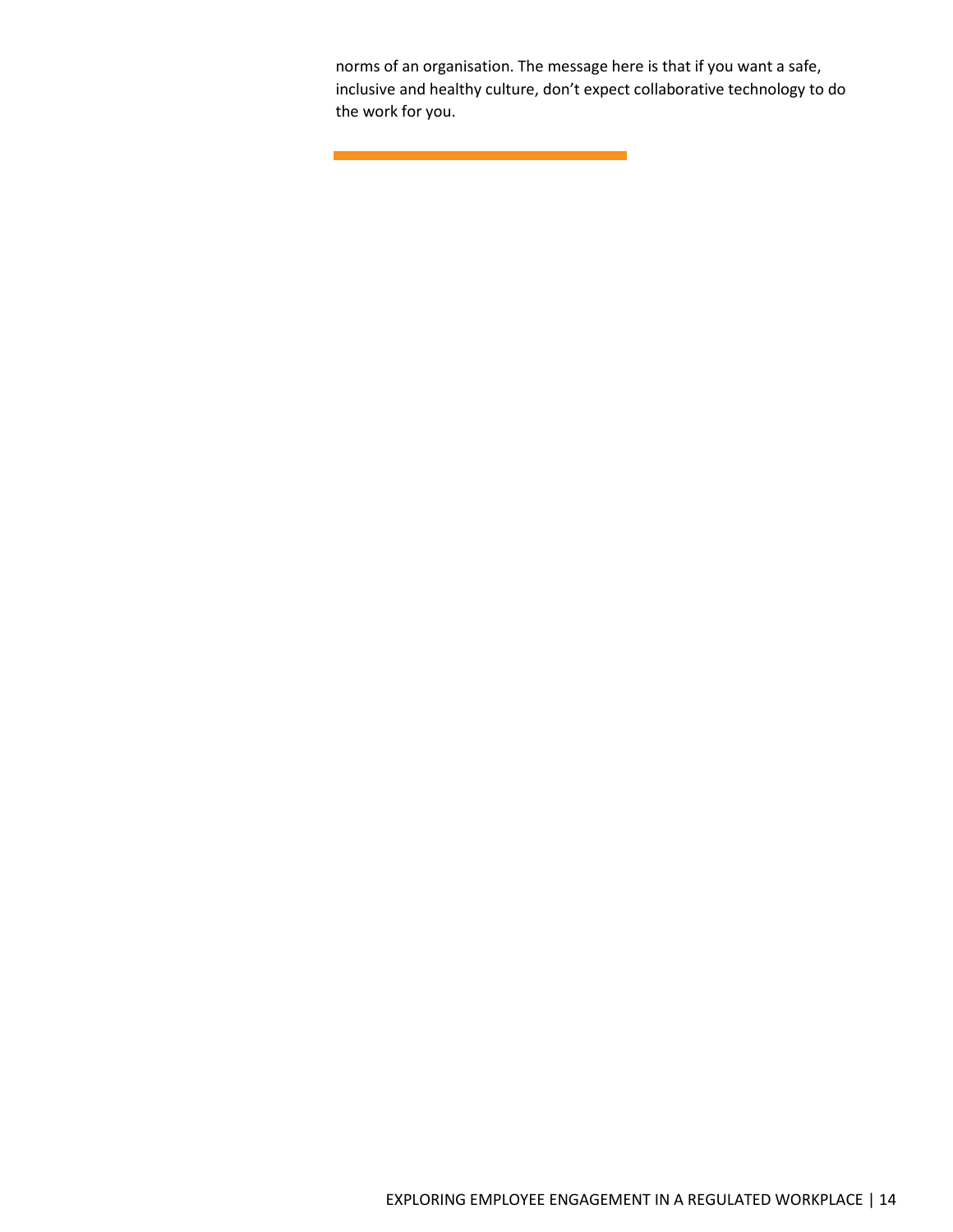## **CONCLUSION**

**I have spoken to six people who have been extremely generous with their time and their knowledge and have given me a lot of content to work with. As the person who initiated this dialogue, I decided that the best way to wrap up the report would be to put myself on the spot.** 

*Given these discussions and my own experience, what three pieces of advice would I give to the leaders of a financial services firm who want to create and sustain a culture of employee engagement?*

I feel guilty at attempting to reduce all this knowledge and experience to three short pieces of advice but hope that these reflect what I have been told.

Firstly, I would advise the leaders of that firm to look to themselves, everybody I spoke to emphasised the importance of leadership. Decide what you want the culture to look like and make it your number one priority. Model the behaviour you want to see in everything that you do and do not underestimate the power of a negative story.

Next, focus on nurturing an organisation that treats every employee as an individual, strengths and weaknesses, good days and bad days. Build a business where people can bring all of themselves to work and where compliance is woven into every process so that it simply becomes the way that things are done. Treat this as a long term project.

Finally, acknowledge human nature, we are all fallible and it is almost guaranteed that people will do things that they shouldn't, no matter how healthy the culture. I would recommend that the firm invest in an effective whistleblowing process so that every employee knows that they can safely raise the alarm and possibly stop one bad act becoming a much larger problem.

*"…focus on nurturing an organization that treats every employee as an individual, strengths and weaknesses, good days and bad days."*